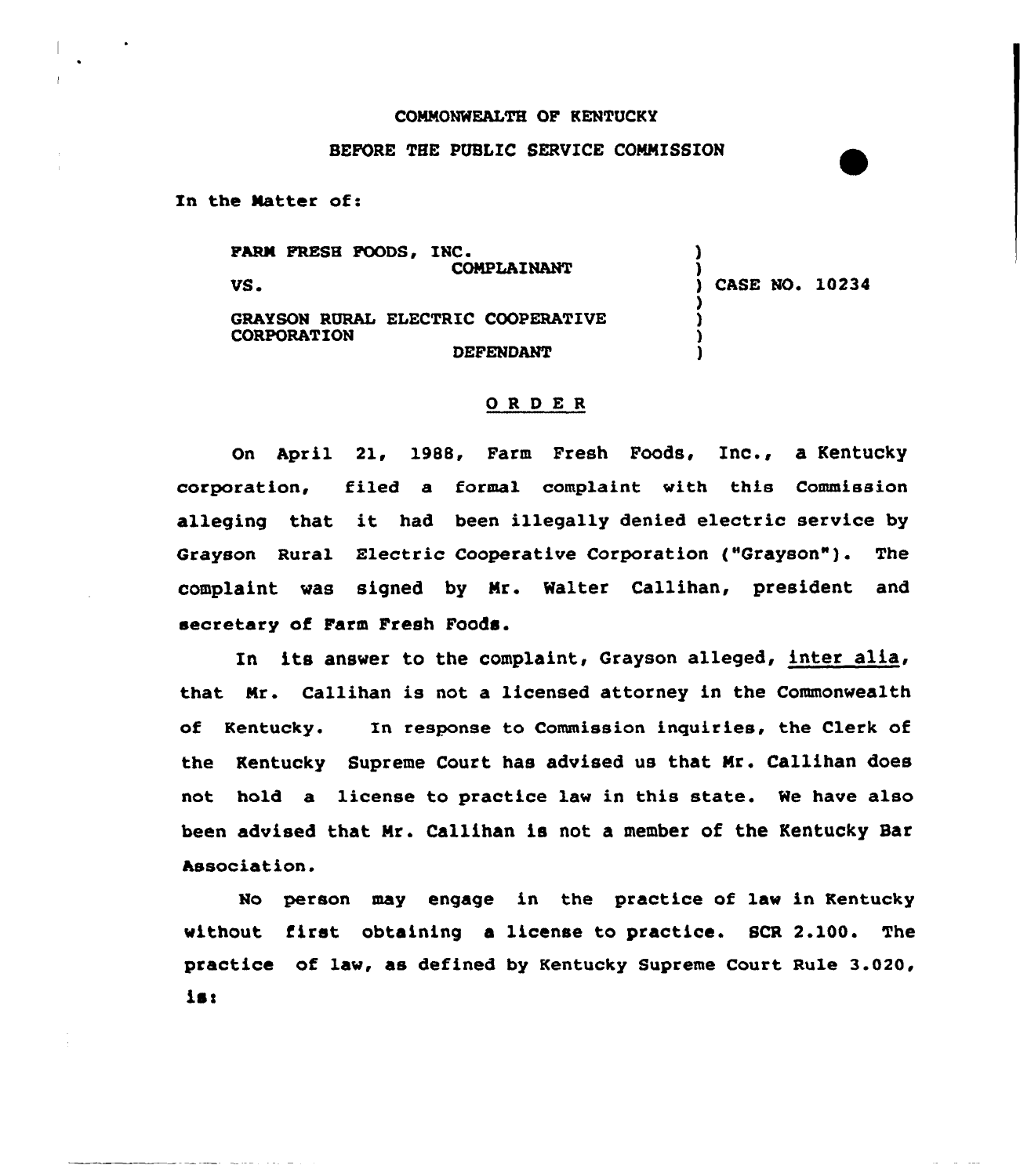[A)ny service rendered involving legal knowledge or legal advice, whether of representation, counsel advacacy in or out of court, rendered with respect to the rights, duties, obligations, liabilities or business relations of one requiring the services.

It includes, as Kentucky's highest court held in Kentucky State Bar Association v. Henry Vogt Machine Co., 416 S.N.2d 727 (Ky. 1967), the representation of a corporation before a state administrative agency.

As to its own proceedings, this Commission has adopted a similar position and. has required that those representing the interests of others befoxe us be licensed attorneys. In a previous case,  $1$  this Commission ordered that:

[A)ny attorney who ie not licensed to practice in the State of Kentucky and who seeks to represent a client or employer before this Commission, must engage a member of the Kentucky Bar Association.

It logically follows that if an unlicensed attorney may not represent a client befare this Commission, neither may a layman.

Commission regulations concerning formal complaints incorporate, at least in part, these sentiments. Commission Regulation 5c001, Section 12(2) states in part:

Complaints by corporations or associations, or any other organisation having the right to file a complaint, must be signed by its attorney and show his post office address. [Emphasis added]

The regulation requires that a corporation, from the outset of a complaint proceeding, be represented by an attorney.

فتستستنسخ والمتحدث والمرادي والمرادي والمتحدث

 $\mathbf{1}$ Administrative Case No. 249, Practice Before the Commission by Attorneys Nonlicensed in the Commonwealth of Kentucky, Order entered June 15, 1981.